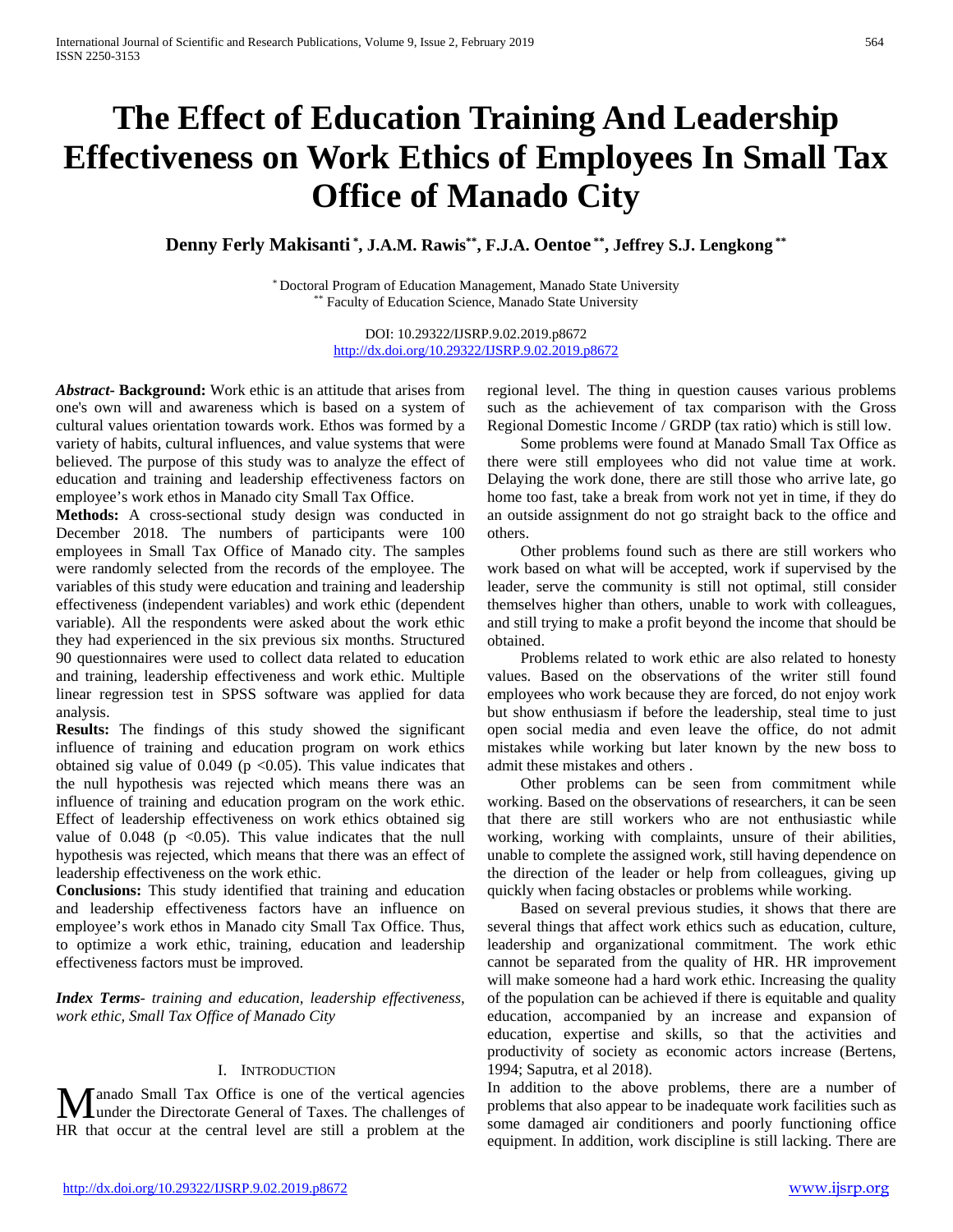still many employees were arrived late, lack of work performance and others. These variables are assumed to be able to provide empirical information about the improvement of employee work ethic at Manado Small Tax Office. Thus, various empirical data are needed to prove it. The purpose of this study is to determine the effect of Training Education and Leadership Effectiveness on the Work Ethic of Manado Small Tax Office.

## III. WRITE DOWN YOUR STUDIES AND FINDINGS

Based on univariate data analysis, the respondents were mostly female (51%), 30-39 years old (47%), 11-20 years working period (42%), group II (73%), Diploma level education ( D1-D3) (44%) and follow training as many as 1-5 activities per year (61%). The results of multiple regression analysis can be seen in Table 1.

|  | Table 1. Reggresion test analysis |  |
|--|-----------------------------------|--|

| - 00 - - - - - - - - - - - - - - -<br><b>Variables</b> | p value |  |
|--------------------------------------------------------|---------|--|
| Training education – work ethic                        | 0.049   |  |
| leadership effectiveness – work<br>ethic               | 0.048   |  |

## **1. The Influence of Training Education to Work Ethic**

Based on the results of data analysis, it was found that Training education had an effect on work ethic. This result is in line with the research from Pakpahan (2014) on the Effects of Education and Training on Work Ethics (Studies in Malang City Personnel Agency) show that there is a positive and significant influence between education and training on employee performance indicated Fcount =  $9.222$  Ftable = 3.195 as well as the partial test with the t test, for the education variable  $(X1)$  the tcount is greater than ttable (3.298> 2.011) and the value is significantly smaller than  $\alpha = 0.05$ . This test shows that education has a significant effect on employee performance. For the training variable  $(X2)$  the tcount is 0.593 with a significance of 0.556. The tcount is smaller than t table  $(0.593 \, \textless\, 2.011)$  and the value is significantly greater than  $\alpha = 0.05$ . This test shows that training variables have no significant effect on employee performance.

The research of Siagian (2010) on "The Effect of Education and Training on the Work Ethic of Medan City Manpower Officers". The method used in this study is quantitative research using product moment correlation analysis techniques. The data were obtained by distributing questionnaires to respondents as many as 72 people. The results of the study show that education and training have a positive influence on the work ethic of employees and their influence is in the medium category. This is evident from the results of the calculation of the product moment correlation coefficient of 5.6. This shows that there is an influence between education and training on employee performance. The magnitude of the influence between the variables X (education and training) on the variable Y (employee work ethic) is 31.36%.

Research conducted by Henriques (2014) on the Effect of Education and Training Programs on Employee Work Ethics (Case Study at the Instituto Nacional da Administração Publica

## II. RESEARCH METHODE

This study uses the correlational survey method. This research was conducted at the Manado Small Tax Office in December 2018. The number of respondents was 100 employees. The variables of this study were education training and leadership effectiveness (independent variables) and work ethic (dependent variable). The measuring instrument was a questionnaire that has been tested for validity and reliability. There were 90 questions in the questionnaire. Data analysis was performed using multiple regression tests.

Timor Leste). The method used is quantitative research using 35 respondents. Data analysis using a simple regression test, data collection with a questionnaire. Research results show that the correlation value of 0.536 has a value of t greater than t table (3,645> 1.6). Based on the hypothesis test, it can be stated that Ho is rejected and Ha is accepted, meaning that Education and Training has a positive and significant effect on work ethic at the Instituto Nacional da Administração Publica (INAP) Timor Leste.

Sri Saptari (2003) on the effect of education and training on employee work ethics in the Indonesian Ministry of Defense. The results of her research, education and training partially had a significant effect on the work ethic. The results of the study from Hamalik (2000) which states that improvement, development and formation of workforce can be done through efforts of coaching, education and training, then Rivai (2004) states that training is an activity to improve the current work ethic and support the work ethic. Research from Hendriani et al (2013) about the Effect of Education and Training on the Work Ethics of PT. Bank Riau Kepri Pekanbaru Head Office shows that there is an influence of training on the work ethic.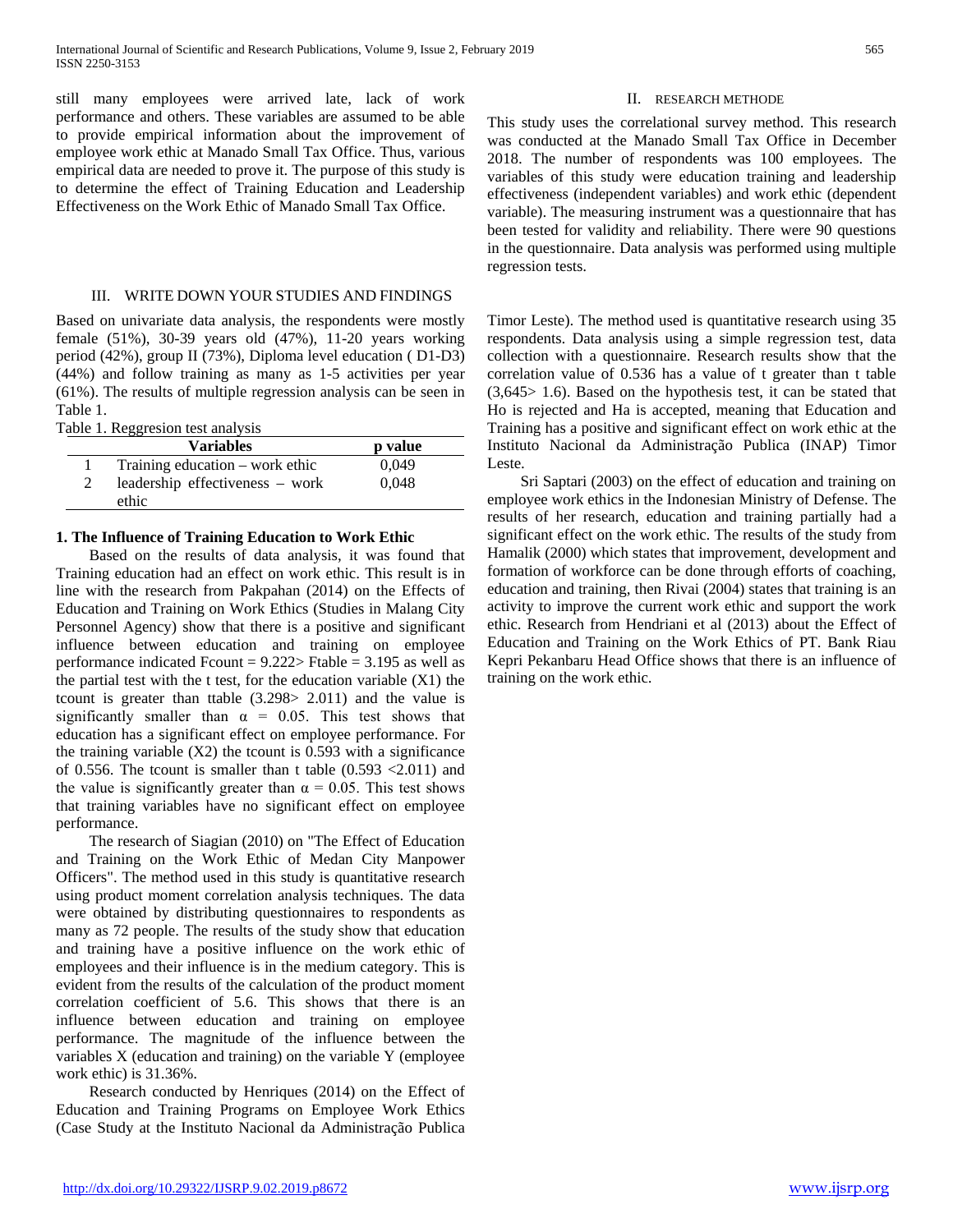Research from Rahmadani et al (2014) on the Effect of Education and Training (Training education) As an Effort to Improve Work at the North Sumatra Regional Police. This study aims to reveal the influence of education and technical training on employee work ethics in the North Sumatra Regional Police. The study uses a descriptive methodological approach, which is to see the real phenomena that exist in the object of research and disclosure of the hypothesis. The analytical tool used is descriptive statistics and path analysis. The study sample amounted to 30 people from a population of 100 people. The results showed that training at the North Sumatra Regional Police had succeeded in the medium category  $(r = 0.777)$ , while the influence of education and training factors on the work ethic was categorized as  $D = 59.3\%$ . Education and training on work ethos simultaneously have a significant effect on employee work ethic in the North Sumatra Regional Police HR Bureau.

The most important thing in an agency is to socialize its employees into a corporate culture so that they can become productive and effective employees, immediately after entering and becoming members of the social system of the company. Through education and training, assisted employees do their jobs, can improve the overall career of employees, and help develop responsibility in the future. Cushway (2001) explains that training aims to develop individual skills and abilities to improve performance, familiarize employees with new systems, procedures and working methods.

## **2. The Influence of Training Education to Work Ethic**

The results of data analysis show that leadership effectiveness has an effect on work ethic. These results are in line with the research from Tampubolon (2007) on the analysis of leadership style factors and work ethic factors on the work ethic of employees in organizations that have implemented SNI 19- 9001-2001. The results of this study indicate that leadership factors provide a relatively large and very significant contribution to the improvement of the work ethic of employees in the organization, so that in future organizational development programs should be directed towards the development of organizational leadership styles.

Research from Baihaqi and Suharnomo (2010) about the Effect of Leadership Style on Job Satisfaction and Work Ethics with Organizational Commitment as Intervening Variables (Study at PT. Yudhistira Ghalia Indonesia in Yogyakarta area). The purpose of this study is to investigate the effect of organizational commitment on the relationship between leadership style and job satisfaction and the influence of organizational commitment on the relationship between leadership style and employee ethos of PT Yudhistira Galia Indonesia Yogyakarta area. The sample obtained was 101 respondents. This study was conducted using the method of linear regression analysis and path analysis and Sobel Test with the help of SPSS 15.0. The results of this study indicate that leadership styles have a positive and significant effect on employee satisfaction and work ethic; organizational commitment has a positive and significant effect on job satisfaction and employee work ethic; organizational commitment positively and significantly mediates the relationship between leadership style and employee job satisfaction; and organizational commitment positively and significantly also mediates the relationship between leadership style and employee work ethic.

Research from Reza and Dirgantara (2010) on the effect of leadership style, motivation and work discipline on the Work Ethic of PT Sinar Santosa Perkasa Banjarnegara employees. This study aims to examine and analyze the influence of leadership style, motivation and work discipline on the work ethic of PT Sinar Santosa Perkasa Banjarnegara employees. Data collection was carried out through questionnaires and carried out on 112 employees of PT Sinar Santosa Perkasa Banjarnegara. Data analysis in this study used SPSS version 17. The sampling technique used was the census method and the data testing techniques used in this study included the validity test with factor analysis, reliability testing with Cronbach Alpha. Classic assumption test and multiple linear regression analysis, to test and prove the research hypothesis. The results of the analysis show that the leadership style has a positive effect on employee work ethics.

According to Shea (1999), entitled: The Effect of Leadership Style on Performance Improvement on a Manufacturing Task, said that leadership style had a positive effect on improving work ethics. Contribute to strengthen the influence of leadership style on employee work ethic. Yammarino et. al (1993) prove that transformational leadership has a weight of influence on employee work ethics that is stronger than transactional leadership.

Humphreys (2002) which emphasizes that the relationship between superiors and subordinates in the context of transformational leadership is more than just exchanging "commodities" (economic exchange of benefits), but has touched the value system. Transformational leaders are able to unite all their subordinates and are able to change the beliefs, attitudes, and personal goals of each subordinate in order to achieve goals, even beyond the stated goals.

The research conducted by Soon Hee Kim (2002), the results of multiple regression analysis showed that the use of participatory management styles by managers was positively associated with high levels of job satisfaction. Many managers, union leaders and academics share the belief that participatory management practices have a substantial positive influence on work ethic, performance and satisfaction at work.

Based on the results of the study, Yammarino et.al. (1993) concluded that there is a positive relationship between transformational leadership and employee work ethic and the relationship is stronger than transactional leadership relationships with employee work ethics. Yammarino et.al's research results. (1993) prove that transformational leadership has a weight of influence on employee work ethics that is stronger than transactional leadership (management by exception).

Bass et.al study. (2003) also showed a stronger influence of transformational leadership on employee work ethics than transactional leadership. Bass et.al. (2003) explain transformational leadership focus on subordinate selfdevelopment, encourage subordinates.

## **Table 2. Simultaneous Influence of the Independent Variables on the Work Ethic**

| Variable                    | R square |        | Sig   |
|-----------------------------|----------|--------|-------|
| Training education and      | 0.574    | 32,016 | 0.000 |
| leadership effectiveness to |          |        |       |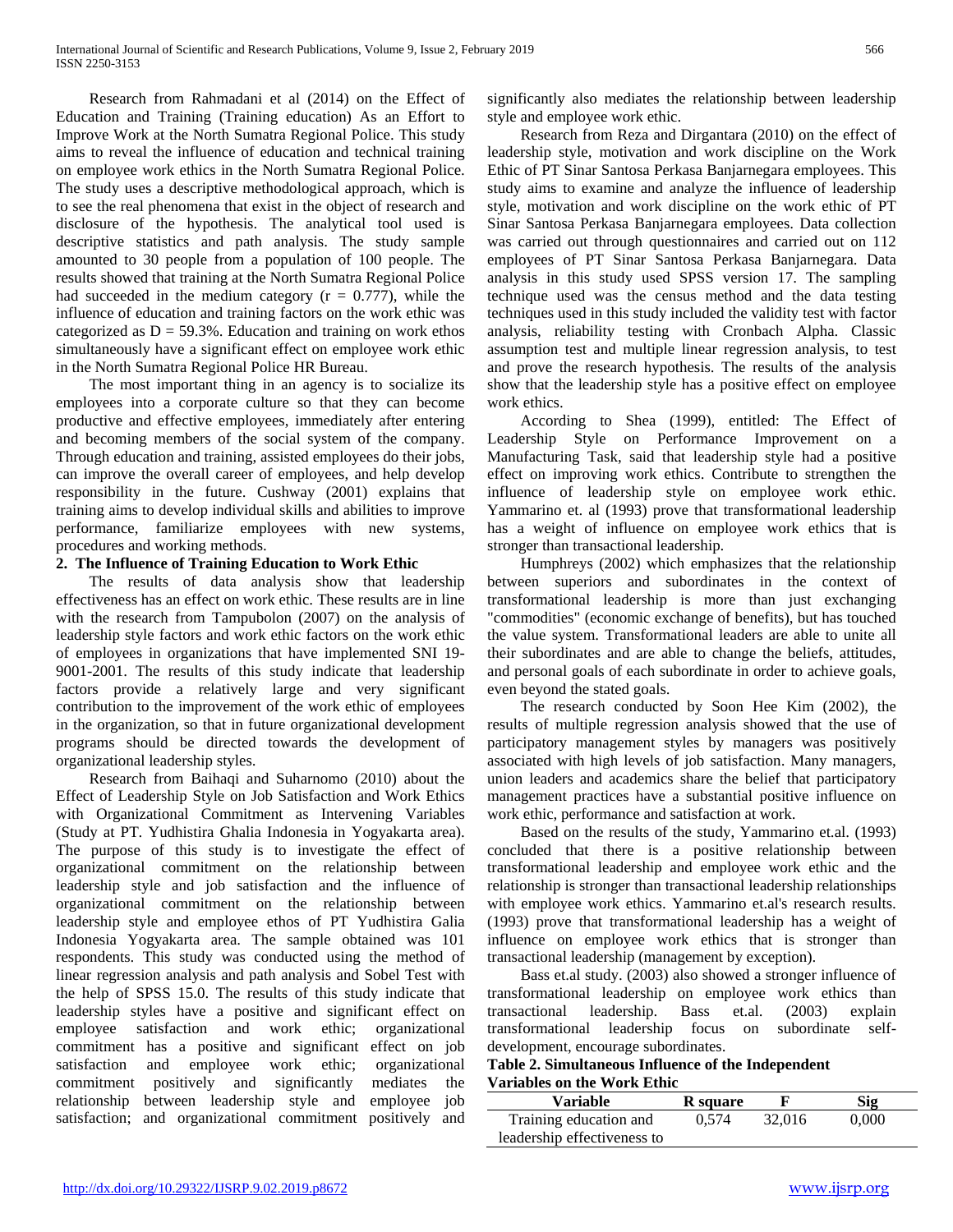## work ethic

Based on Table 2, the sig value is 0,000 and the R square value is 0.574. This shows that training education and leadership effectiveness simultaneously (together) affect the work ethic where training education, leadership effectiveness, work culture, and organizational commitment have an effect of 57.4% and 42.6% are influenced by other variables not examined like wages, motivation and others.

Newstrom and Davis (2005) state that for many people, work ethic means that they see work as an important thing and an important goal to achieve in life. They tend to like their work and gain satisfaction through work. They usually have a stronger commitment to the organization and organizational goals than other employees.

Prawirosentono (1999), said the work ethic turned out to be influenced by the socio-cultural community. According to Suseno (1991), the ethos has a close relationship with morality, even though both are not entirely identical, the similarity lies in the absolute attitude taken towards something while the difference lies in moral pressure. Statement of ethos is often associated with ethics and morals, Green (1994), states that ethical and moral terms have been used interchangeably to form judgments about right and wrong of our attitudes, ethics comes from Greek, namely "ethos" which means a person's character or habits.

Ethics is a set of rules that define right and wrong conduct, these ethical rules tell us when our behavior is acceptable and when it disapproved and considered to be wrong. Ethics deals with fundamental human relationships, ethical rules are guides to moral behavior (Fredrick et al 1988). An ethic, by definition, is a set of moral principles. The word derives from the Greek ethos which in turn is "the characteristic spirit or attitudes of a community, people, or system. Applying work as a modifier, suggests that the work ethic is a characteristic attitude of a group toward what constitutes the morality of work (Ward 2011).

According to Anthony & Govindarajan (2007), norms of desirable behavior that exist in the society of which the organization is a part. These norms include a set of attitudes, often collectively referred to as the work ethic, which is manifested in employee's loyality to the organization, their diligence, their spirit, and their pride in doing a good job. Newstrom & Davis (2005), work ethic for many people, meaning that they view work as important and as desirable goal in life. They tend to like work and derive satisfaction from it. They usually have a stronger commitment to the organization and to its goals than other employees. According to Donelly et al (1987), work ethics as the desire to do good job irrespective of financial reward.

### IV. CONCLUSION

The conclusion of this study was that training education and leadership effectiveness have a significant effect on work ethic. Based on this, several things can be done, such as the need for regular training education in order to improve the professionalism of employees at work. In addition, training materials and methods must be tailored to the needs of employees. Furthermore, office leaders must be more effective in leading such as appropriate and fast policy making, working

#### **REFERENCES**

- [1] Anthony, R.N. & V. Govindarajan. 2007. *Management Control System.*  New York: McGraw Hill Companies. Inc.
- [2] Baihaqi, M.F. and Suharnomo, S., 2010. Pengaruh Gaya Kepemimpinan terhadap Kepuasan Kerja dan Etos Kerja dengan Komitmen Organisasi sebagai Variabel Intervening (Studi pada PT. Yudhistira Ghalia Indonesia area Yogyakarta). Doctoral dissertation. Universitas Diponegoro
- [3] Bass, B. M. 2003. Leadership and performance beyond expectations. Free Press: New York.
- [4] Bertens, K. 1994. *Etika*. Gramedia. Jakarta
- [5] Cushway, 2001, Human Resources Management, Elekmedia Komputindo, Jakarta.
- [6] Donelly. Jr., J.L. Gibson dan J. Ivancevich. 1987. *Fundamentals of Management*. Illinois: BPI Irwin.
- [7] Fredrick, W.C., K. Davis & J.E. Post. 1988. *Business and Society: Corporate Strategy. Public Policy Ethics.* New York: McGraw Hill Companies. Inc
- [8] Green, Ronald M. *The Ethical Manager.* New York: MacMillan College Publishing Company, Inc., 1994.
- [9] Hamalik, O. 2000. Pengembangan Sumber Daya Manusia Manajemen Pelatihan Ketenagakerjaan Pendekatan Terpadu. Jakarta: Bumi Aksara.
- [10] Hendriani, S., Efni, Y. and Fitriani, A., 2013. Pengaruh Pendidikan Dan Pelatihan, Kompetensi Terhadap Kinerja Karyawan PT. Bank Riau Kepri Kantor Pusat Pekanbaru. *Jurnal Pendidikan Ekonomi dan Bisnis*, *5*(2), pp.133-144.
- [11] Henriques, F.D.C. 2014. Pengaruh Program Pendidikan dan Pelatihan terhadap Etos Kerja Pegawai (Studi Kasus Pada Instituto Nacional da administração Publica Timor Leste). Skripsi: Universitas Udayana. Bali
- [12] Humphrey, R. H. 2002. The many faces of emotional leadership. *The Leadership Quarterly*. Vol. 13, pp 493– 504
- [13] Newstrom, John W. N. 2005. *Organizational Behavior, Human Behavior at Work.* Singapore: McGraw-Hill.
- [14] Pakpahan, E.S., 2014. Pengaruh Pendidikan dan Pelatihan terhadap Etos Kerja Pegawai (Studi pada Badan Kepegawaian Daerah Kota Malang). *Jurnal Administrasi Publik*, *2*(1), pp.116-121.
- [15] Prawirosentono, Suryadi. Kebijakan Kinerja Karyawan: Kiat membangun Organisasi Kompetitif Menjelang Perdagangan Bebas Dunia. Yogyakarta: BPFE, 1999.
- [16] Rahmadani, A., Nasution, I. and Nasution, T., 2014. Pengaruh Pendidikan dan Latihan (Diklat) Sebagai Upaya Peningkatan Kerja Pada Polda Sumatera Utara. *Publikauma: Jurnal Administrasi Publik Universitas Medan Area*, *1*(1), pp.1-5.
- [17] Reza, R.A. and Dirgantara, I., 2010. Pengaruh gaya kepemimpinan, motivasi dan disiplin kerja terhadap etos kerja karyawan PT Sinar Santosa Perkasa Banjarnegara (Doctoral dissertation, Universitas Diponegoro).
- [18] Rivai, V. 2004. Manajemen Sumber Daya Manusia Untuk Perusahaan : Dari Teori Ke Praktik. PT. Raja Grafindo Persada, Jakarta.
- [19] Saputra, R.A., Lengkong, V.P. and Trang, I., 2018. Analisis Penerapan Etos Kerja Pada Perangkat Desa Kamanga Dua Kecamatan Tompaso. *Jurnal EMBA: Jurnal Riset Ekonomi, Manajemen, Bisnis dan Akuntansi*, *6*(2): 1-8
- [20] Shea, C. M, 1999, The Effect of Leadership Style on Performance Improvement on a Manufacturing Task. *Journal of Business.* 72 (1): 12-19
- [21] Saptari, S. 2003. Pengaruh Pendidikan Dan Pelatihan Terhadap Kompetensi Dan Kinerja Pegawai Di Lingkungan Departemen Pertahanan RI. Tesis: Universitas Hasanuddin. Makasar
- [22] Siagian, M.M. 2010. Pengaruh Pendidikan dan Pelatihan terhadap Etos Kerja Pegawai Dinas Tenaga Kerja Kota Medan. Skripsi: Universitas Hasanuddin. Makasar.
- [23] Soon, H. K, 2002, Participative Management and Job Satisfaction : Lesson for Management Leadership, *Public Administration Review*, Vol.62 (2), Pp.231 – 241
- [24] Tampubolon, B.D. 2007. Analisis faktor gaya kepemimpinan dan faktor etos kerja terhadap kinerja pegawai pada organisasi yang telah menerapkan SNI 19-9001-2001. *Jurnal standardisasi*, *9*(3), pp.106-115.